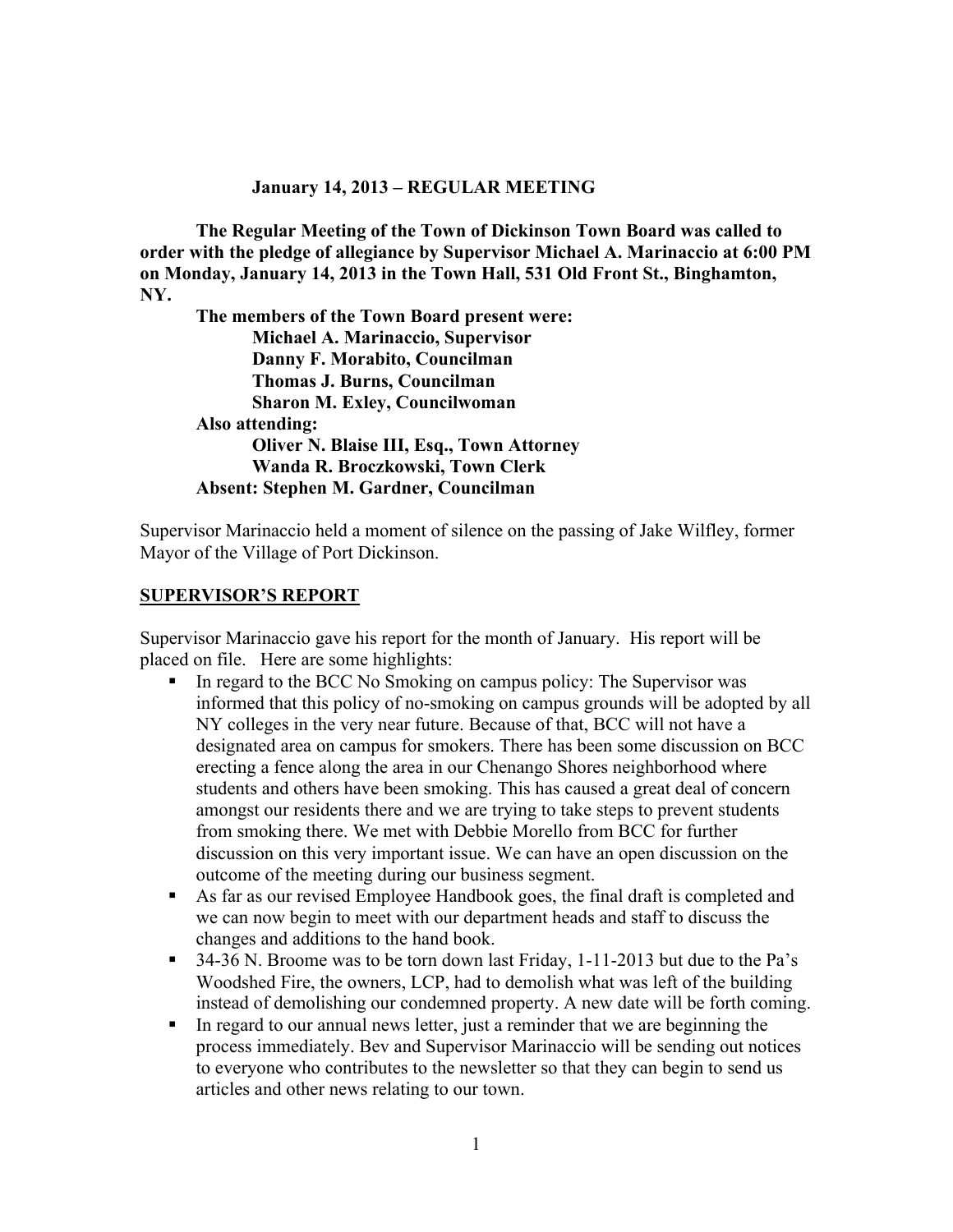- As a reminder, the Annual Prospect Terrace Fire Company oath of office and our State of the Town will take place on Saturday, February  $9^{th}$  at around 6:00 PM
- Planning Board meeting on Monday, January  $28<sup>th</sup>$  at 6:00 PM.
- The Association of Towns meeting is scheduled for Thursday, January  $24<sup>th</sup>$  at McGirk's, 5:30 PM.
- There was one (1) NYSEG warning letter issued due to an unpaid account located at 33 Pulaski Street of \$1,610.10.
- Code Enforcement Officer Rafferty has completed his Local Government Uniform Code Administration & Enforcement report.
- Code Violations issued One  $(1)$  appearance ticket issued to 112 Iris Dr. Sunrise Terrace due to various property violations. Past Code Violation notices have been ignored. It's speculated someone has been living in the trailer. We will pay attention to this.
- <sup>33</sup> Stearns Road, currently being rented out has a violation of water not discharged into the sewer line, but being discharged from the washing machines into floor drain going into the ground.
- Dog Control Officer's report has been received.

## **PUBLIC COMMENT**

Supervisor Marinaccio asked if anyone had any questions before we started. There were none.

## **APPROVAL OF MINUTES**

On a motion by Councilwoman Exley seconded by Councilman Burns to approve the Work Session of December 3, 2012 and Regular Meeting Minutes of December 10, 2012. All in favor. Vote -4 Ayes, Nays-0.

#### **ABSTRACT(S) #13 Pre-pay 12-31-2012 & Voucher #1**

Abstract Summary of Audited Vouchers for Funds respectively in the amount(s) of \$243,346.89 and \$247,027.84. On Motion from Councilman Morabito, seconded by Councilwoman Exley to approve. Vote  $Ayes - 4$ , Nays  $- 0$ .

Supervisor Marinaccio voting Aye Councilman Morabito voting Aye Councilman Burns voting Aye Councilwoman Exley voting Aye Councilman Gardner voting Absent Unanimously passed and noted as duly adopted.

2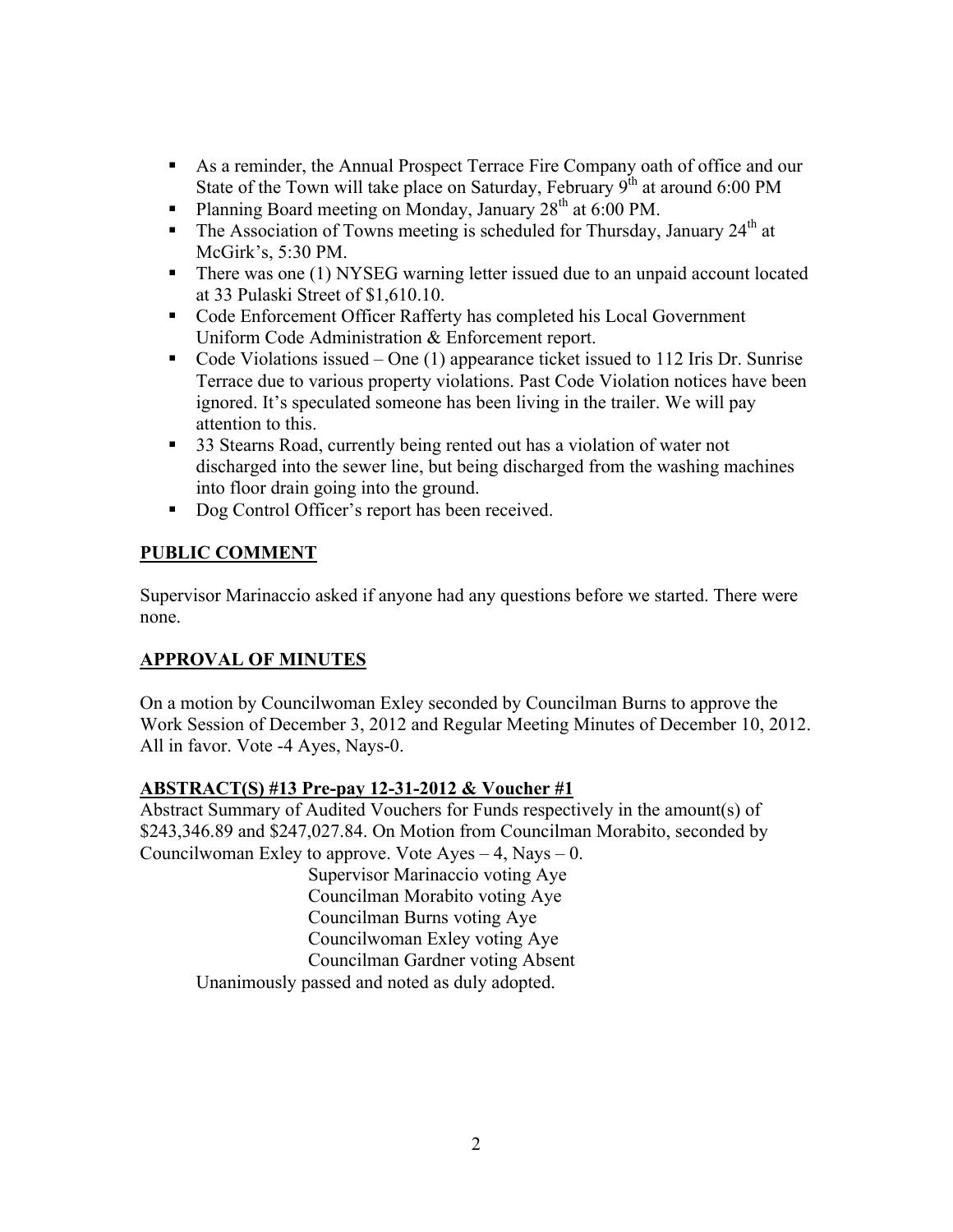#### **ATTORNEY**

#### **RESOLUTION 2013-1**

The following Resolution was offered by Councilman Morabito, who moved its adoption, seconded by Councilman Burns to wit:

BE IT RESOLVED, by the Town Board of the Town of Dickinson, Broome County, New York as follows:

**Addressing Organizational matters for Town operations in 2013.** The question of adoption of the foregoing Resolution was duly put to a vote on roll call which resulted as follows: All in favor. Vote  $Ayes - 4$ , Nays  $- 0$ .

> Supervisor Marinaccio voting Aye Councilman Morabito voting Aye Councilman Burns voting Aye Councilwoman Exley voting Aye Councilman Gardner voting Absent

All in favor: Resolution attached.

#### **RESOLUTION 2013-2**

The following Resolution was offered by Councilwoman Exley, who moved its adoption, seconded by Councilman Morabito to wit:

BE IT RESOLVED, by the Town Board of the Town of Dickinson, Broome County, New York as follows:

**Schedule a Public Hearing for local defining educational and religious accessory uses residential addressing Organizational matters for Town operations in 2013.** February 4<sup>th</sup> a public hearing will be held we will vote on this Resolution.

The question of adoption of the foregoing Resolution was duly put to a vote on roll call which resulted as follows: All in favor. Vote  $Ayes - 4$ , Nays  $- 0$ .

> Supervisor Marinaccio voting Aye Councilman Morabito voting Aye Councilman Burns voting Aye Councilwoman Exley voting Aye Councilman Gardner voting Absent

All in favor

#### **UNIFORM TRAFFIC TICKET WITH VILLAGE**

Attorney Blaise reported there will be a change in the fine structure which escalates as days pass. We are close to the final revision by February and could approve it in March.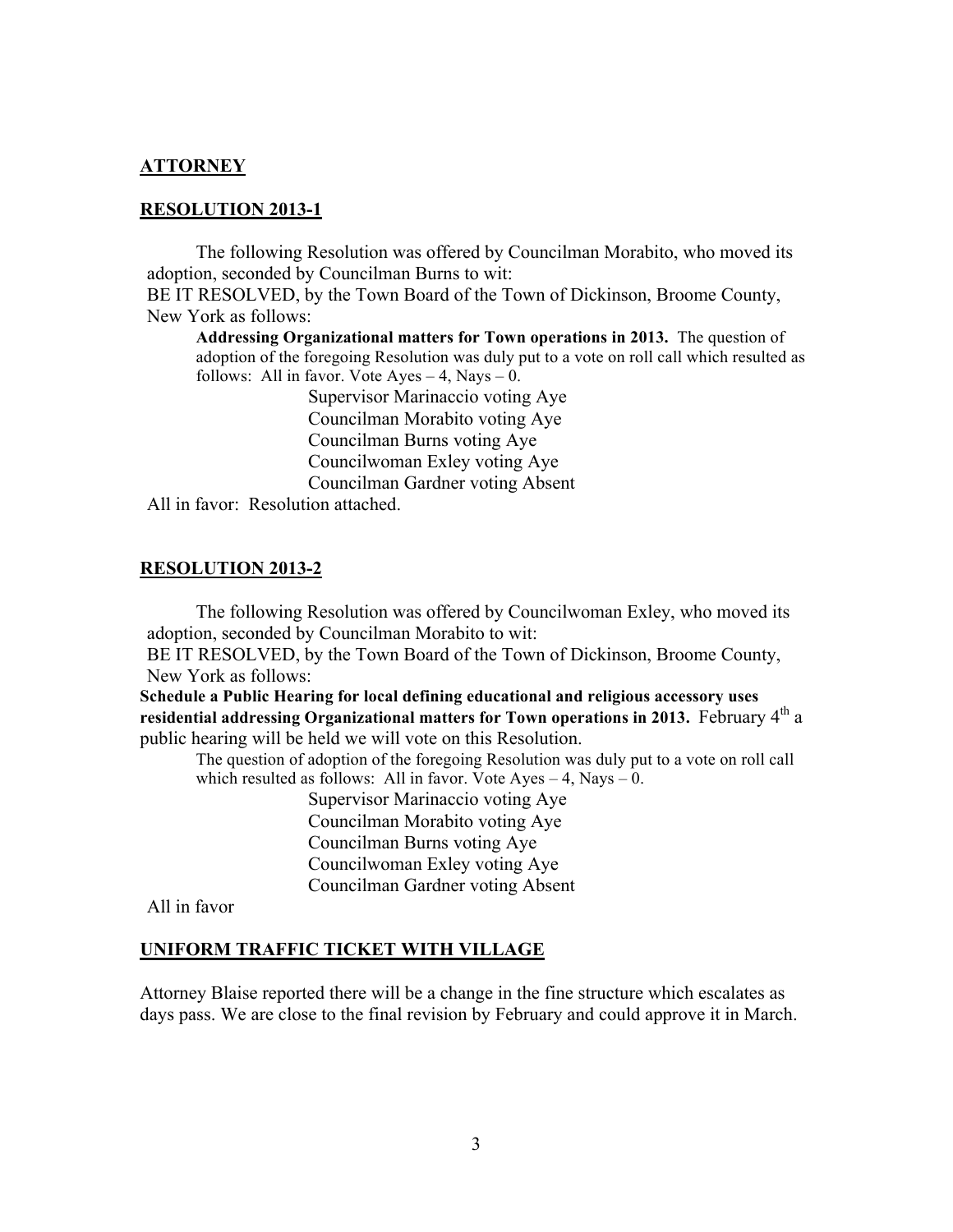# **VILLAGE OF PORT DICKINSON WAYNE AVENUE WATER PIT AGREEMENT**

Attorney Blaise, Herb Kline the Village's attorney and Ron Lake, Engineer for the Town met to review the new Intermunicipal agreement to replace the lapsed 20 year agreement with Port Dick. It is intended for adoption at the February meeting. The dedicated sewer line is in question and wonders whose responsibility it is to maintain it. Question: Who pays and maintains this line.

During a lengthy discussion, Engineer for the Town Ron Lake, says our sewer line is approximately 1,000 feet. Unfortunately, there is no map available to show the ownership. We want to correct it and we feel we are responsible.

The current district 6 lines run through a swamp and it takes care of Old State Road at Route 7 and where the old Chenango Canal used to operate through Chenango Street. Initially the line was supposed to go back and then up to the light and dump it into a line running to Chenango Street. It appears that the plan was not followed and instead it took the path of the swamp due to better flow. Attorney Blaise questioned who owns the land?

Per Mr. Lake, we are only users of the line. We could sign the agreement and add an addendum once we clarify whose responsibility it is to maintain it. Before the next meeting, Ron Lake will see if he can find out any more info on it as well as verify with the DOT if they have any records or maps. Attorney Blaise stated no matter what, we need to know for the future if the line needs repair who is responsible. No matter what, we probably have to pay for the repairs so Mr. Lake believes we can do the work cheaper. Before any work can commence, it should also be noted there is lot of work to clear away the trees in this area.

Attorney Blaise will notify Herb Kline the attorney to let him know there is a new wrinkle on this issue. The new intermunicipal agreement will take effect June 2013 although Supervisor Marinaccio said we have more work to do.

#### **DELINQUENT WATER AND SEWER BILLS - PROCESS REVIEW**

Delinquent water and sewer bills have always been a problem and the board decided to think about how to go about resolving these issues especially when it involves a business. In particular we currently had one delinquent for over \$30K. Under the Town Code we have the authority to shut down an account within five (5) days via a written notice. It's recommended when these things occur the board would be notified and take a vote whether or not to shut off their water service.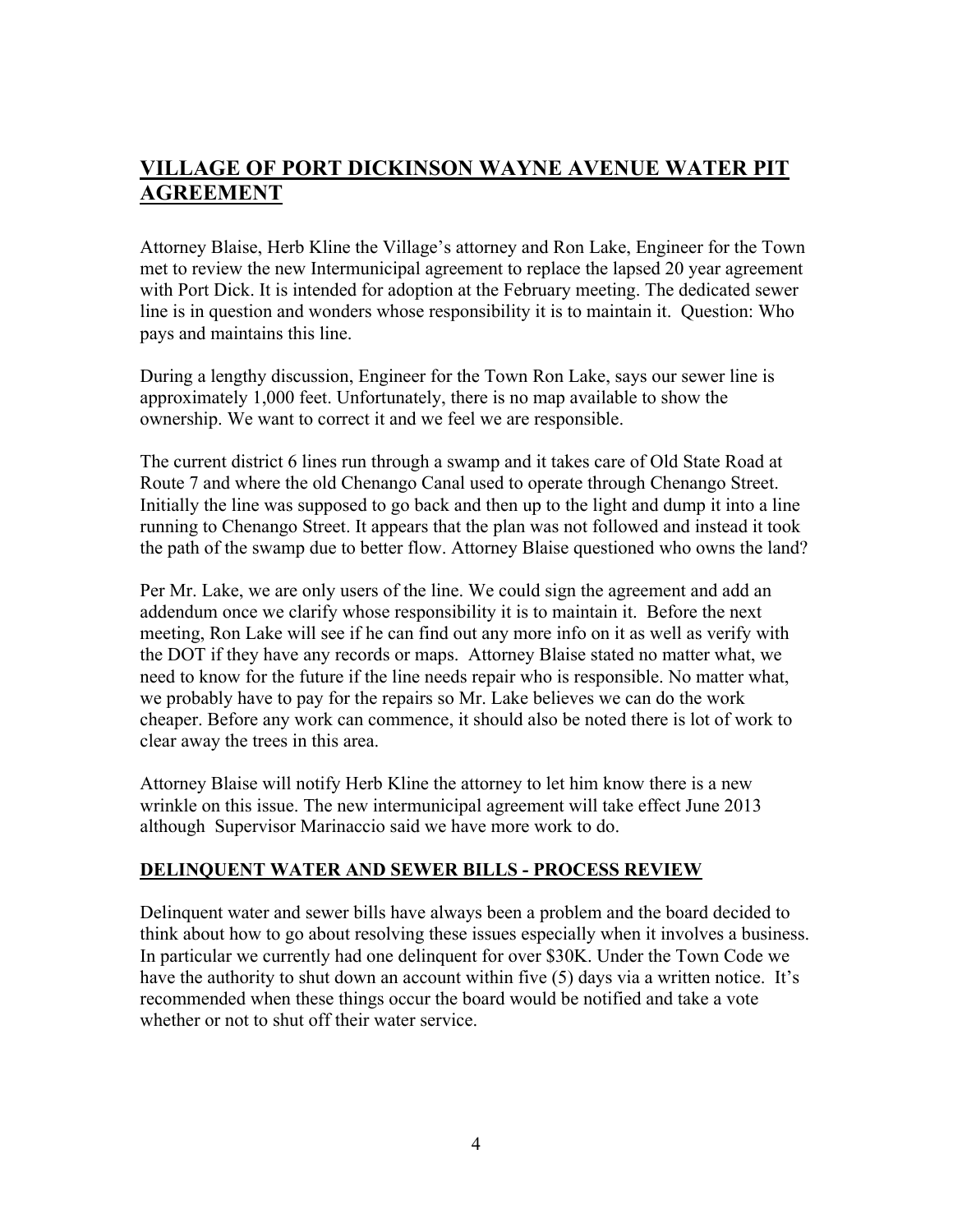Councilman Morabito asked if we did shut it off, what is the process. One recommendation, is if it is unpaid for one (1) year, then we could begin a process to notify the customer and if not paid within the 5 day period then would the service be shut off. Beverly Wike suggested a service reactivation fee of \$50 be charged. What would happen if it's over the week-end? Would it be more?

Beverly Wike will be asked to forward the information to Mr. Blaise and he will review the situation. We do not want to shut off the service, but they must pay. It was the consensus of the board it is not fair to residents and other businesses who pay them in a timely manner. We need the money to run the water and sewer department in the Town. Ron Lake and Steve Rafferty were all OK with this.

The discussion then turned to how to handle residents. Per Attorney Blaise, how do we differentiate between commercial and residential and we would have to be consistent and treat them the same. Supervisor Marinaccio stated, we have a code and we should follow the code across the board by sending a certified warning letter.

Supervisor Marinaccio will request Beverly to give us a report for our March 2013 meeting of the number of accounts overdue after the current billing period by residential and commercial and the dollar range(s).

# **CHAIR**

## **34/36 N BROOME STREET DEMOLITION**

LCP was scheduled Friday, 1/11/2013 to demolish the trailer on the 34/26 N. Broome property when the old PA's Woodshed building caught fire and then were called to the scene to demolish parts of the structure. The LCP demo agreements can be signed with the understanding the missing insurance certifications are received prior to proceeding with the demolition on  $1/15/2013$ . Highway Commissioner Kie will follow-up on this to get the job done.

## **EMERGENCY MANAGEMENT**

Supervisor Marinaccio stated the office of **Emergency Management** of New York State and FEMA, received a check from them in the amount of \$59,369.69. It will go to the general fund account.

## **CONGRESSMAN HANNA'S OFFICE HAS MOVED**

Congressman Hanna has moved his office from to the Metro Center in downtown Binghamton.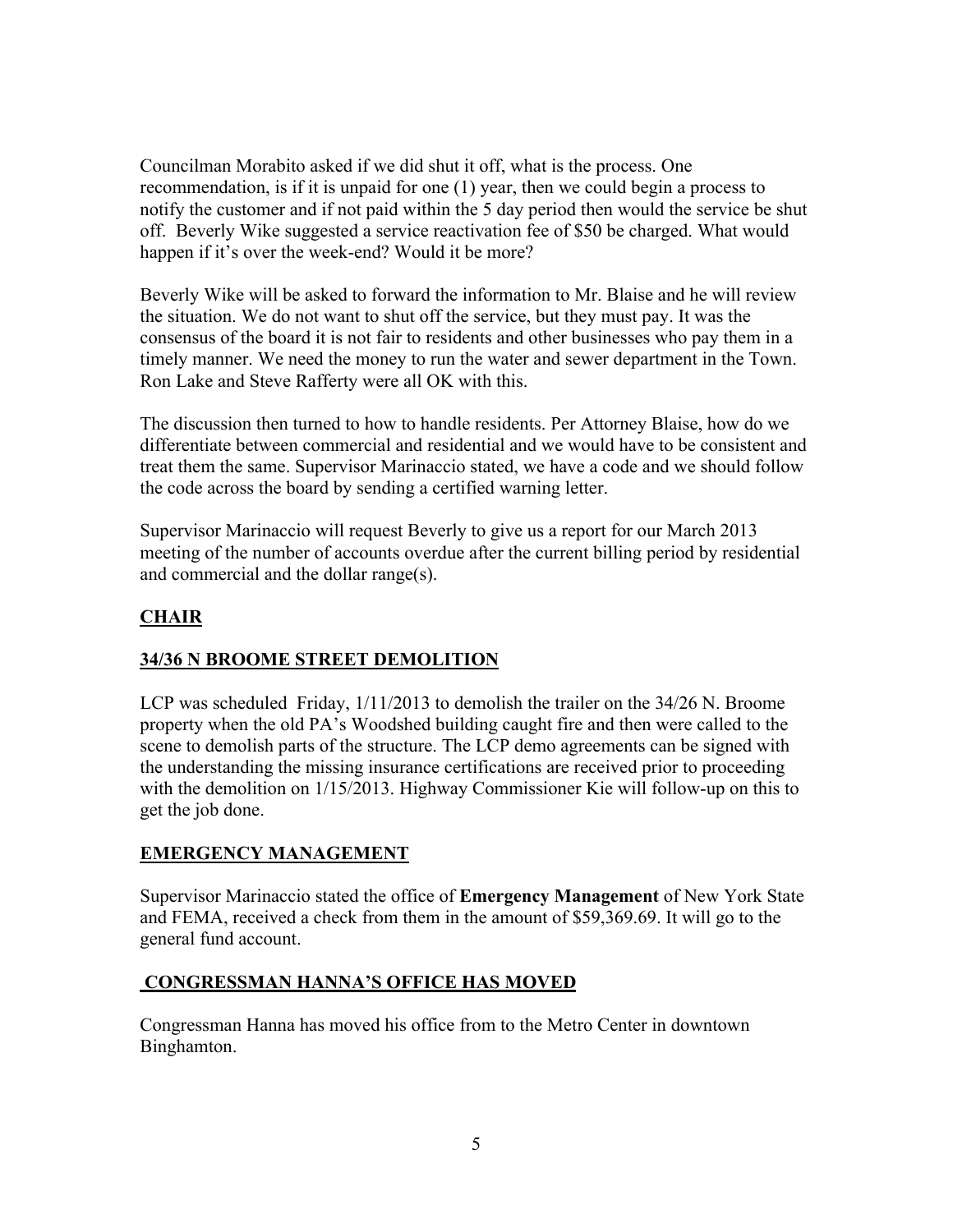## **BJCJST REQUIRES COPY OF LOCAL LAW & MUNICIPAL USER APPLICATION FORM**

Supervisor Marinaccio received a letter from the **Joint Sewage Board** requesting a copy of our Local Law confirming we pass the law pertaining to adopting their regs. Also a specimen copy of the **Municipalities Application** form required for a new user to hook up to the sewage system. Engineer for the Town, Ron Lake will get one if we cannot locate ours.

## **BCC SMOKING ISSUE**

This issue is continuing with the most recent possible measure being recommend by Broome Community College (BCC) to safeguard the neighborhood is to install an 8 foot high cyclone fence. Highway Commissioner Kie measured the area and estimated they probably would need 300 feet of fencing. Supervisor Marinaccio realizes we are in a quandary over this followed by a lengthy discussion. Councilman Burns says at this section of the road it would be in the middle of the road with 150 feet on each side. If we were to block this area off, students would be forced to go left or right leading them to go through other residents' backyards to get on and off campus. We recognize the residents would not appreciate this. Would the college consider a privacy fence for those affected residents. We wondered if this could possibly be civil trespass or right-of-way at the corner of Hickory and Sears Road. We certainly do not want to be spending manpower to monitor the neighborhood. The college is looking to spend thousands of dollars to erect a fence, but this is still not the answer or is it an easy fix.

Councilman Burns wondered if there was a way to agree to allow a place on town property for the students smokers. Attorney Blaise stated liabilities would be at stake for our Town. It was decided we should not accommodate the college in regards to the smoking ban.

The discussion then changed direction. It might be better if instead of Debbie Morello who has been representing the college as the point-of-contact we instead need to encourage Kevin Drumm to convince the New York State Chancellor to erect a hut on site for their student smokers. The Supervisor is willing to send a letter on our behalf to support this site for smokers on all campuses. Supervisor Marinaccio would meet with the neighbors before anything ever gets decided. They created the situation and it's their problem to solve. If all colleges put forward this ban, we suspect there will be repercussions by students state wide.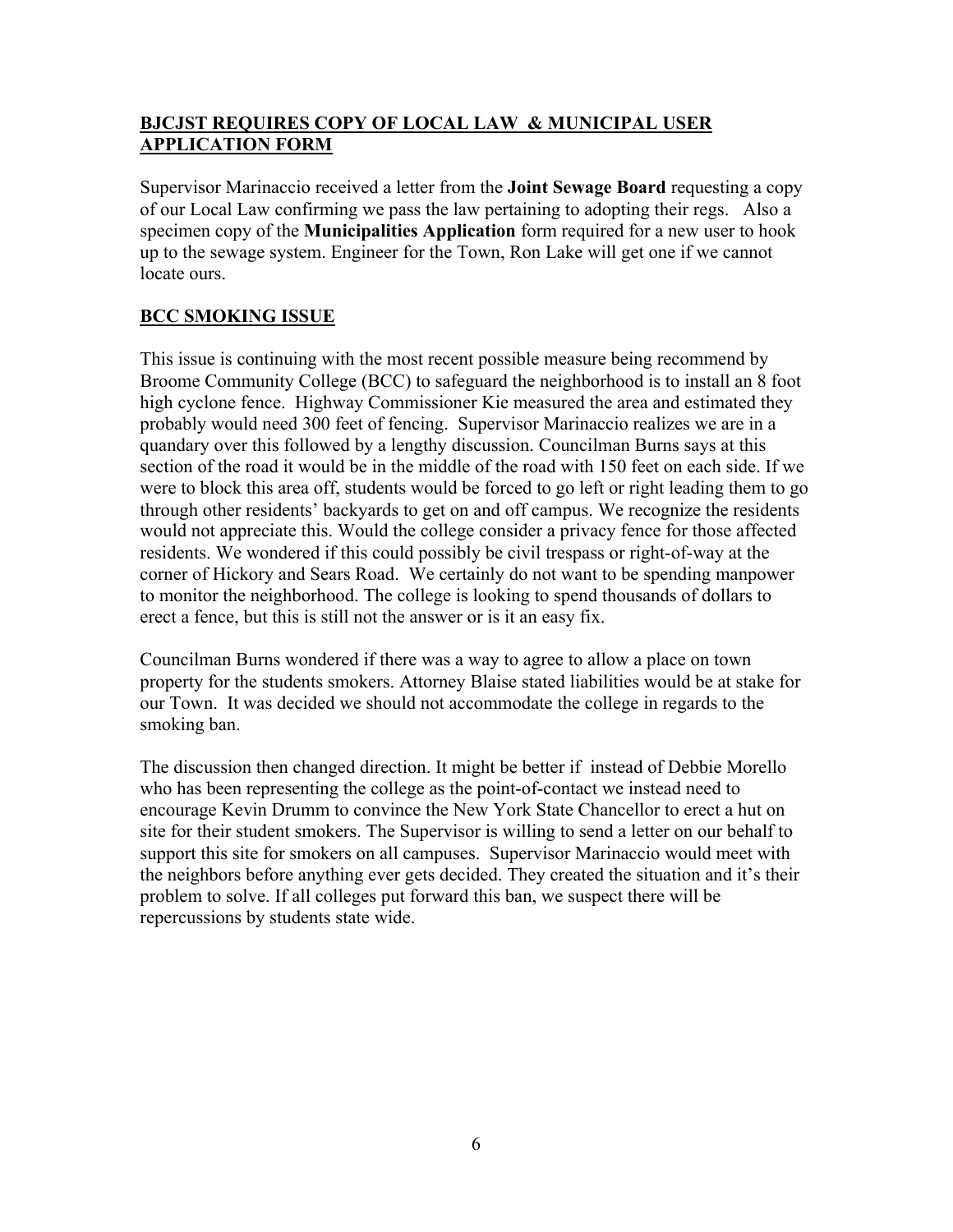# **COMMITTEE REPORTS:**

# **PUBLIC WORKS – WATER & HIGHWAY DEPARTMENT**

- 1. Danny Miller of the water department met with Broome Community College (BCC) and Delta Engineering regarding the proposed dormitory buildings to be erected on the BCC campus for 312 students. He estimates usage at 24,000 gallons per day in addition to the other students on campus. There will be a variable speed flow system as proposed by Delta Engineering. Engineer for the Town Lake was asked if he had any concerns, not at this time.
- 2. Mr. Miller wondered for the State Road tank repairs could we use the self-help option. Bid spec we put out would have to explicitly state this option. What was in bid that would not be road work for which self-help is targeted for. After a lengthy discussion about repair rehabilitation of \$170K or \$311K replacement it was determined it would be best to purchase a new tank. It avoids purchasing expensive paint, dealing with emptying the tanks and coming up with an alternate water source while they are being worked on. Danny was directed to obtain bids on new steel and glass fused tanks and also the cost for one for a rehab. All board members are OK with it.
- 3. After a recent water inspection they found five (5) leaking fire hydrants leaking needing repairs. The Otsiningo Park water main new installation repair was done.
- 4. Highway Commissioner Kie report the new lights were installed in the garage and bulbs were changed in the Court.

## **PLANNING BOARD**

None **ZONING BOARD**

None

## **CODE ENFORCEMENT**

None